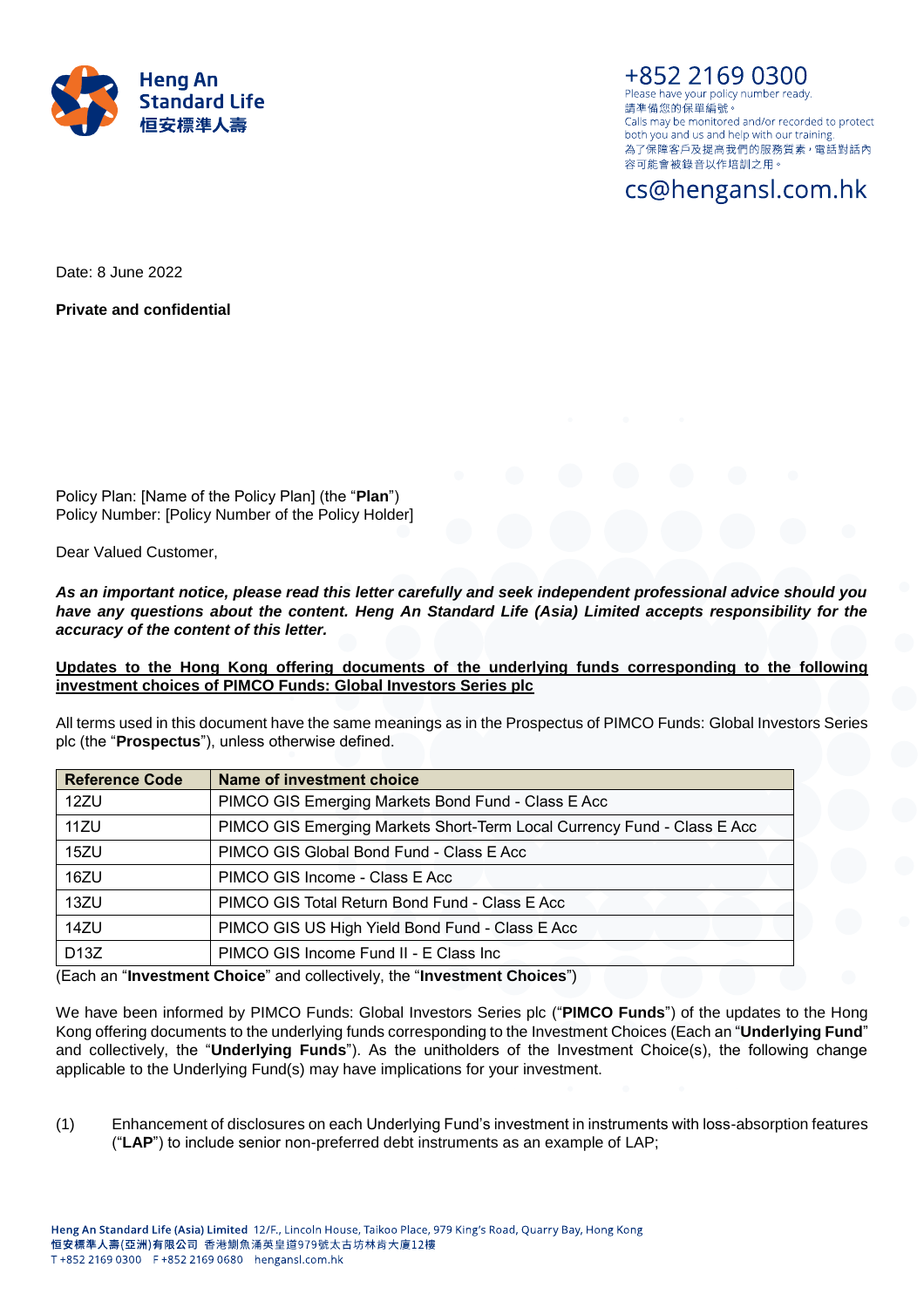(2) Clarification of the investment policies of the Underlying Funds corresponding to the following Investment Choices in relation to their investment limits in securities issued or guaranteed by a single sovereign issuer (including its government, a public or local authority) with a credit rating below investment grade\* and/or potential example(s) of sovereign issuer(s):

| <b>Reference Code</b> | Name of investment choice                                               |
|-----------------------|-------------------------------------------------------------------------|
| 12ZU                  | PIMCO GIS Emerging Markets Bond Fund - Class E Acc                      |
| 11ZU                  | PIMCO GIS Emerging Markets Short-Term Local Currency Fund - Class E Acc |
| 16ZU                  | PIMCO GIS Income - Class E Acc                                          |
| 14ZU                  | PIMCO GIS US High Yield Bond Fund - Class E Acc                         |
| D <sub>13</sub> Z     | PIMCO GIS Income Fund II - E Class Inc                                  |

- (3) Clarification of the investment policies of the Underlying Funds to provide that the Underlying Funds may invest in securities providing exposure to Mainland China (including investment in urban investment bonds) through offshore bond markets and onshore bond markets (through the China Inter-Bank Bond Market ("**CIBM**") Direct Access, Bond Connect, Qualified Foreign Institutional Investor program and/or other permissible means);
- (4) Enhancement of disclosures on credit risk assessment by the Investment Advisor of the Underlying Funds;
- (5) Enhancement of environmental, social and governance ("**ESG**") related disclosures, such as disclosures on ESG fixed income securities and ESG investment risk (which do not apply to any of the Underlying Funds) and taxonomy regulation alignment;
- (6) Updates to risk disclosures including specific risks of investing in Chinese securities, access to the CIBM, risks relating to investment in the CIBM via CIBM Direct Access, risks relating to investment in the CIBM via Bond Connect and taxation risk;
- (7) Updates to tax disclosures including the Foreign Account Tax Compliance Act and the Common Reporting Standard;
- (8) Updates to the profiles of the Directors of the PIMCO Funds and the Manager of the Underlying Funds;
- (9) Updates to investment restrictions to provide that a UCITS shall not invest more than 20% of its assets in deposits made with the same body;
- (10) Clarifications that the Directors of PIMCO Funds in their discretion may determine to continue or reduce the fee waiver applicable to the Underlying Fund corresponding to PIMCO GIS Income Fund II - E Class Inc (Reference Code: **D13Z**) beyond 1 January 2023;
- (11) Clarification that the establishment costs of a Underlying Fund are to be amortised over the first three years of the Underlying Fund's operation or such period as the Directors may determine; and
- (12) Other miscellaneous changes and updates (including rebranding of the relevant indices from "Bloomberg Barclays" to "Bloomberg").

\* For all Underlying Funds (except for the Underlying Fund corresponding to PIMCO GIS Income - Class E Acc (Reference Code: **16ZU**) and the Underlying Fund corresponding to PIMCO GIS Income Fund II - E Class Inc (Reference Code: **D13Z**), the definition of "below investment grade" in the Hong Kong offering documents of the Underlying Funds is updated to clarify that it generally refers to ratings lower than Baa by Moody's or BBB by S&P or equivalently rated by Fitch; or if the securities are unrated\*\*, determined by the Investment Adviser to be of comparable quality.

For the Underlying Fund corresponding to PIMCO GIS Income - Class E Acc (Reference Code: **16ZU**) and the Underlying Fund corresponding to PIMCO GIS Income Fund II - E Class Inc (Reference Code: **D13Z**), the definition of "below investment grade" in the Hong Kong offering documents of the Underlying Funds is updated to clarify that it generally refers to ratings lower than Baa3 by Moody's or BBB- by S&P or equivalently rated by Fitch; or if the securities are unrated\*\*, determined by the Investment Adviser to be of comparable quality.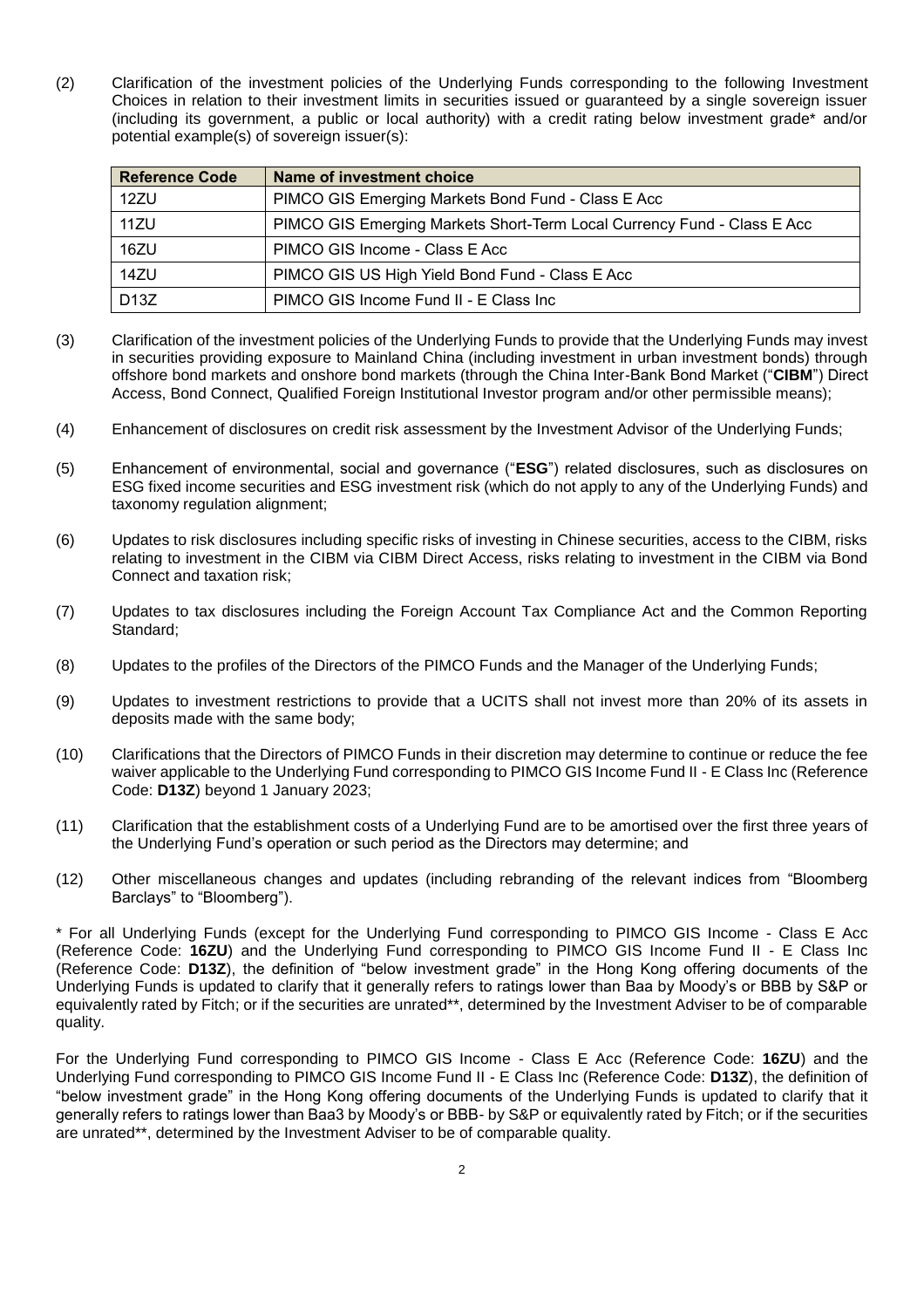\*\* Unrated securities are debt securities which do not have a credit rating issued by Moody's, S&P or Fitch. The Underlying Fund may purchase unrated securities if the Investment Adviser of the Underlying Funds determines that the security is of comparable quality to a rated security that the Underlying Fund may purchase after considering factors such as liquidity and creditworthiness of the issuers.

The revised Hong Kong offering documents of the PIMCO Funds and the Underlying Funds are available on the PIMCO Fund's Hong Kong website at www.pimco.com.hk. Please note that the contents of the website have not been reviewed by the SFC.

## **Actions to take**

You do not have to take any action if you wish to remain invested in the Investments Choices regardless of the above change. Otherwise you may wish to consider switching the units of the Investments Choices or redirect future regular premiums/contributions (if applicable) to other investment choice(s) through the usual application procedure. No switching fee(s) will be incurred under the current fee structure of your policy.

Investment involves risks. For details regarding the Plan, the investment choices available under the Plan and the underlying funds corresponding to such investment choices (including, without limitation, the investment objectives and policies, risk factors and charges), please refer to the latest offering documents of the Plan (in particular the document named "Investment Choices Brochure") and the offering documents of the underlying funds, all of which are available from us upon request and free of charge. You may also visit our website at www.hengansl.com.hk for investment choices details.

Should you have any queries, please contact your Financial Adviser or our Customer Service Hotline on +852 2169 0300 or email us at [cs@hengansl.com.hk.](mailto:cs@hengansl.com.hk)

Yours faithfully, Customer Service Department Heng An Standard Life (Asia) Limited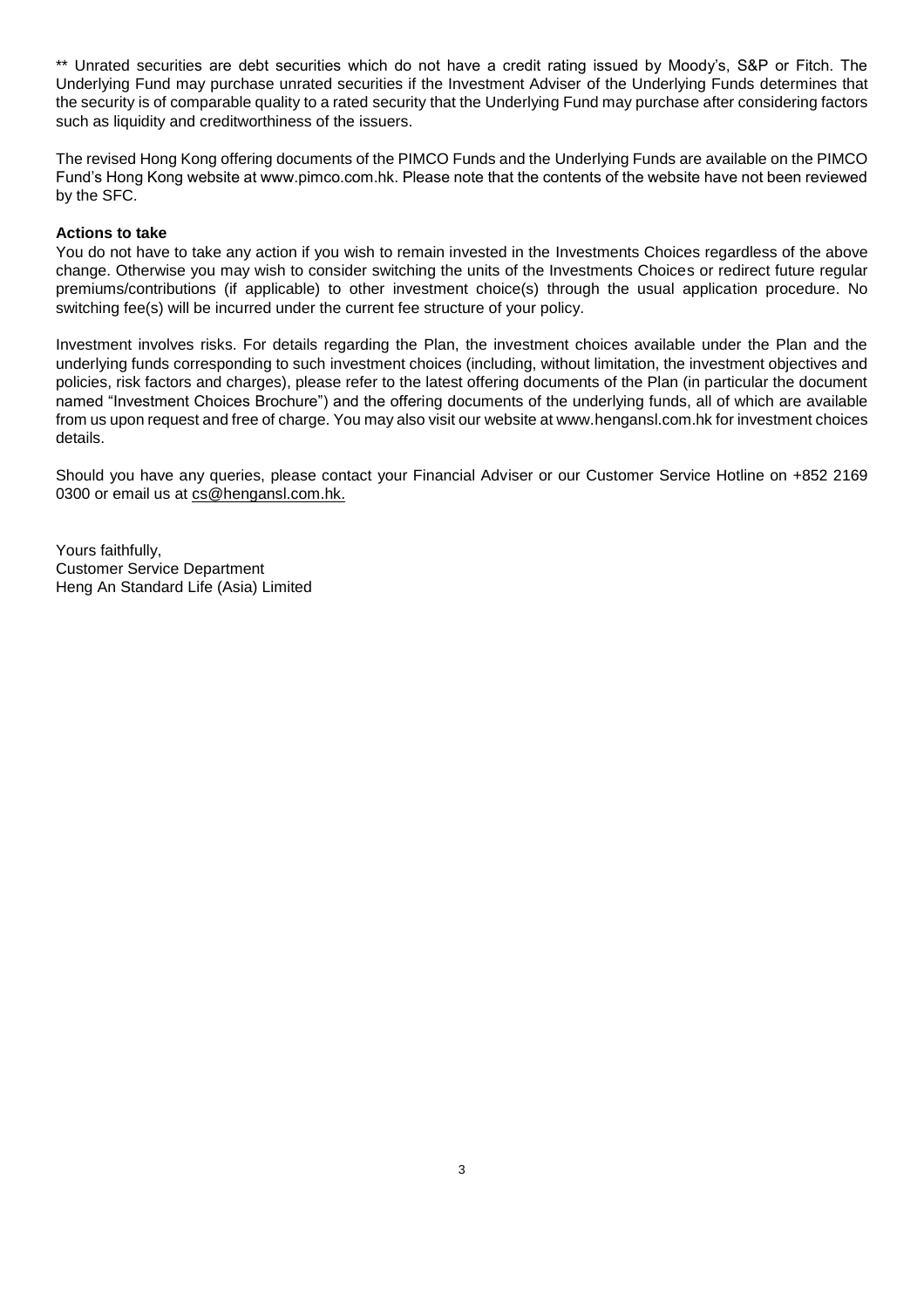保單計劃 : [保單計劃名稱] (「**計劃**」) 保單編號 : [保單持有人的保單編號]

親愛的客戶

**此乃重要通知,請細閱本信件內容,如對其內容有任何疑問應諮詢獨立專業人士之意見。恒安標準人壽***(***亞洲***)***有限公司 對本信件的內容的準確性負責。**

## **有關連繫至PIMCO 基金:環球投資者系列投資選擇的相連基金的香港發售文件之更新**

除非另有界定,否則本信件內所用一切詞語的涵義與PIMCO基金:環球投資者系列基金章程(「**基金章程**」)所載者相 同。

| 參考編號 | 投資選擇名稱                     |  |
|------|----------------------------|--|
| 12ZU | PIMCO新興市場債券基金 - E類累積股份     |  |
| 11ZU | PIMCO新興市場短期本土貨幣基金 - E類累積股份 |  |
| 15ZU | PIMCO環球債券基金 - E類累積股份       |  |
| 16ZU | PIMCO收益基金 - E類累積股份         |  |
| 13ZU | PIMCO總回報債券基金 - E類累積股份      |  |
| 14ZU | PIMCO美國高孳息債券基金 - E類累積股份    |  |
| D13Z | PIMCO 收益基金 II - E 類收息股份    |  |
|      |                            |  |

(各稱為「**該投資選擇**」,統稱為「**該等投資選擇**」)

我們接獲PIMCO基金:環球投資者系列(「**PIMCO基金**」)通知,有關連繫至該等投資選擇的相連基金(各稱為「**該相 連基金**」,統稱為「**該等相連基金**」)將對香港發售文件作出以下更新。作為該等投資選擇的單位持有人,以下有關該 等相連基金的更新對您的投資或會有所影響。

- (1) 加強對每項相連基金投資於具有吸收虧損特性的工具(「**LAP**」)的披露,將高級非優先債務工具納入為LAP的一 個例子;
- (2) 澄清連繫至以下投資選擇的相連基金的投資政策,內容有關單一主權發行人(包括其政府、公共或地方機構)所發 行或擔保而信貸評級低於投資級別\*的證券的投資限制及/或主權發行人的潛在範例:

| 參考編號 | 投資選擇名稱                     |
|------|----------------------------|
| 12ZU | PIMCO新興市場債券基金 - E類累積股份     |
| 11ZU | PIMCO新興市場短期本土貨幣基金 - E類累積股份 |
| 16ZU | PIMCO收益基金 - E類累積股份         |
| 14ZU | PIMCO美國高孳息債券基金 - E類累積股份    |
| D13Z | PIMCO 收益基金 II - E 類收息股份    |

(3) 澄清該等相連基金的投資政策,以規定該等相連基金可透過離岸債券市場及境內債券市場(透過中國銀行間債券市 場(「**中國銀行間債券市場**」)直接准入、債券通、合格境外機構投資者計劃及/或其他獲准許途徑)投資於可對 中國內地作出投資參與的證券 ( 包括投資於城投債 ) ;

(4) 加強該等相連基金的投資顧問對信貸風險評估的披露;

- (5) 加強與環境、社會或管治(「**ESG**」)相關的披露,例如ESG固定收益證券及ESG投資風險的披露(不適用於任 何相連基金)及分類法規一致性;
- (6) 更新風險披露 · 包括投資於中國證券的特定風險、准入中國銀行間債券市場、有關透過中國銀行間債券市場直接准 入投資於中國銀行間債券市場的風險、有關透過債券通投資於中國銀行間債券市場的風險及稅務風險;
- (7) 更新稅務披露,包括海外賬戶稅收遵從法案及共同匯報標準;
- (8) 更新PIMCO基金董事及該等相連基金的基金經理的資料;